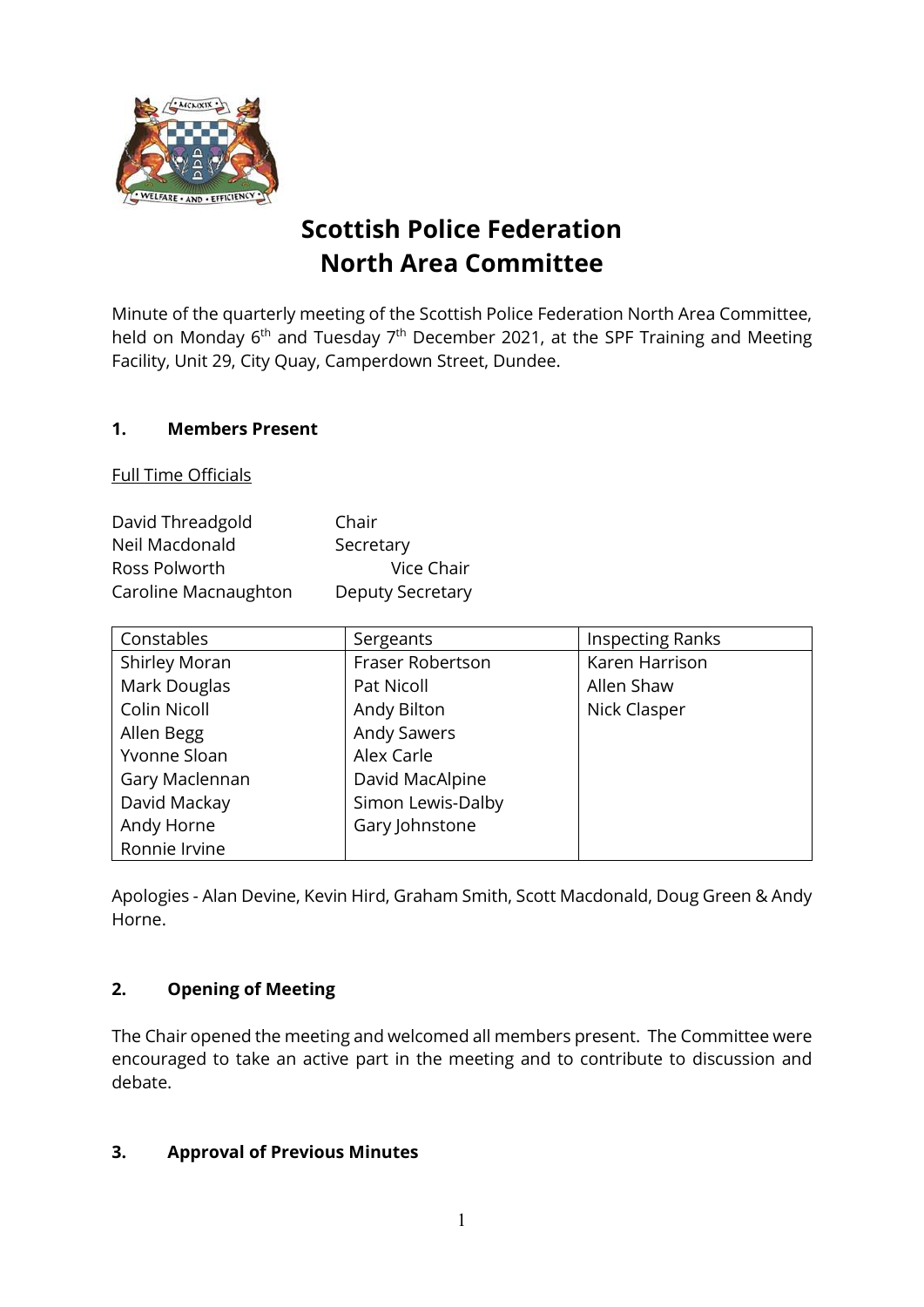The previous Minute of the Meeting held on 6 September 2021, was formally approved, having been proposed and seconded by Shirley Moran and Fraser Robertson.

# **4. David Ross, SPF Policy and Coordination Officer**

David Ross provided a presentation and update on the position of Police Pensions which was welcomed by the Committee. An Information document would be circulated to the Committee in due course.

## **5. Matters Arising Action/Decision Log**

There were no outstanding Actions.

# **6. Rank Specific Separates Meeting**

A North Area Committee Constables meeting was facilitated.

The undernoted representatives, who work in national divisions, provided individual inputs to the Committee behalf of their area of business. This was to raise awareness regarding good working practices and challenges faced. The Committee were thereafter afforded the opportunity to ask questions.

| Pat Nicoll       | $\sim 100$       | <b>Firearms Policing</b>              |
|------------------|------------------|---------------------------------------|
| Nick Clasper     | $\sim 100$       | CJSD – Policy / Custody Review        |
| Yvonne Sloan     | $\sim$ 100 $\mu$ | <b>CISD</b>                           |
| Karen Harrison   |                  | C3<br>$\sim 100$                      |
| Fraser Robertson | $\sim$           | SLWG - Op Urram (Overtime/Allowances) |

# **7. Standing Items**

# **7.1 JCC Update**

For the benefit of newly elected members, the Secretary provided an overview of the remit and structure of the JCC and Subject Committees, and summarised the most pertinent points for the NAC as follows: -

# **Legal Advice & Assistance**

The Allard case is ongoing with no update of significance.

(\***NOTE** – Allard is in respect of recall payments for CHIS handlers and has been ongoing since 2015).

The Holiday Pay case is still ongoing at an Employment Tribunal but we await decision re PSNI officers.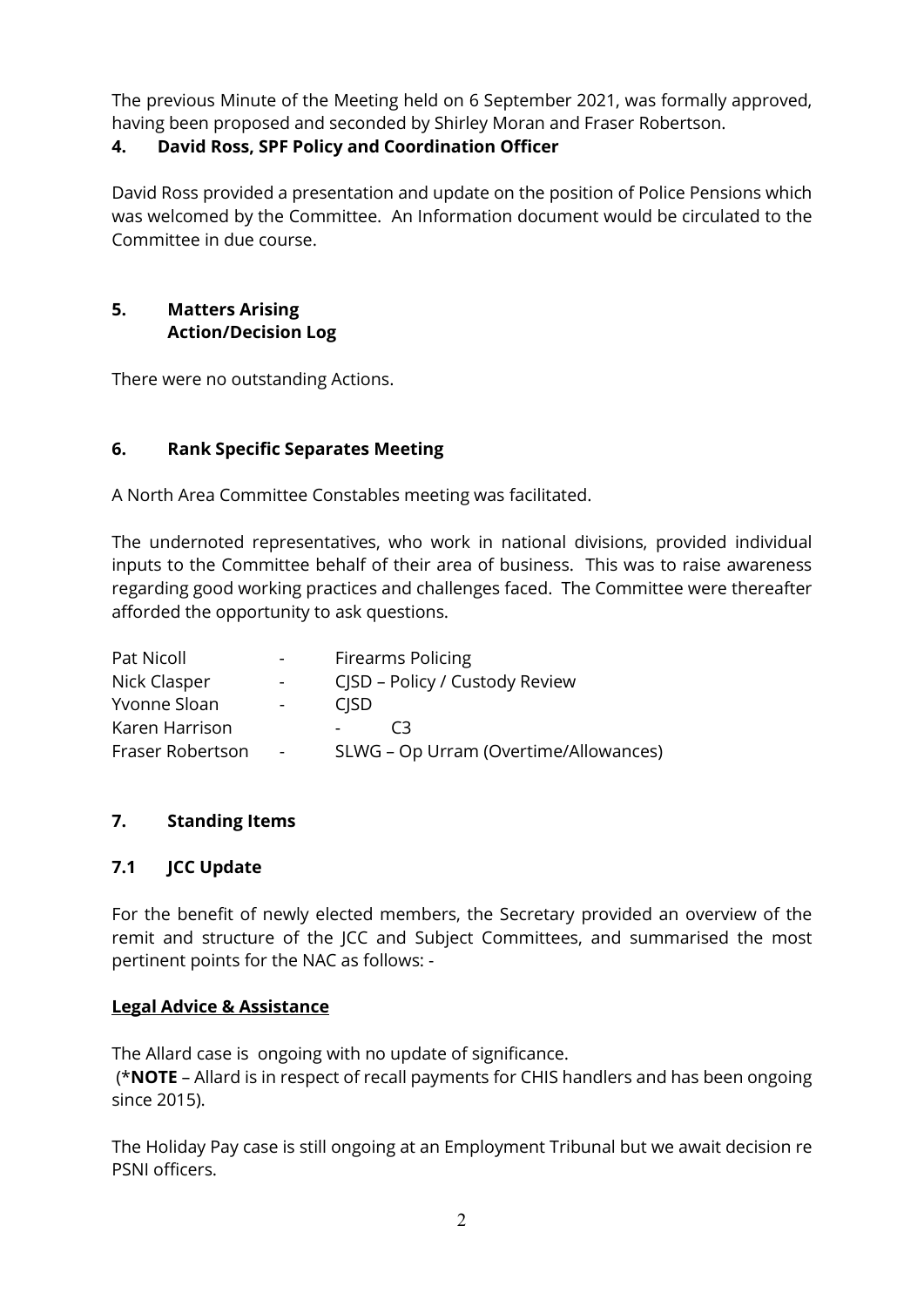(**\*NOTE** – The SPF is the only trade union pursuing cases in Scotland – this follows the EAT ruling that workers are entitled to overtime payments as part of holiday pay. The SPF were on the cusp of settling with the PSoS but the case in NI – which is almost identical to that in Scotland – is ahead of SPF and has cleared legal hurdles, so we have delayed resolution pending outcome).

The WhatsApp case is ongoing with no update of significance.

(**\*NOTE** – this is a case of international significance and is being watched by police unions all over the world).

## **Police Negotiating Board**

PAY CLAIM – 2021 – JCC discussed the pay outcome and change in focus that occurred as a consequence of other matters in the UK.

Discussion followed regarding payments for officers and staff and an explanation provided by the Secretary on this and the ongoing pay negotiations. The Committee were asked to submit responses before pay negotiations commence.

## **Pensions**

A detailed pensions presentation was given to the NAC by David Ross, SPF Policy Officer.

## **Scottish Police Consultative Forum**

The Deputy General Secretary updated on Angiolini Review – Meetings have been held with Scottish Government – this is still being progressed however the final paper and proposals are awaited. Initial meetings have been positive, the outcome is awaited in the final changes are following our input.

In Service Compensation – No further meetings have been held.

Legal Advice & Assistance – Progress ongoing – this remains subject of the 1978 Circular in relation to the access and funding of paying for legal representation for on duty matters.

## **Scottish Police Authority**

The Chair will report on the Scottish Police Authority Meeting of 29<sup>th</sup> September 2021 including the 5-year Financial 29<sup>th</sup> September – Data held on papers being presented to the Authority. One of the most significant reports was the [5 year financial plan](https://www.spa.police.uk/spa-media/sczj0qwa/rep-b-20210917-item-6-five-year-financial-plan.pdf) [\(capital](https://www.spa.police.uk/spa-media/ijsnjaks/rep-b-20210917-item-7-capital-strategy.pdf)  [strategy\)](https://www.spa.police.uk/spa-media/ijsnjaks/rep-b-20210917-item-7-capital-strategy.pdf) presented to the meeting. The Chair highlighted the financial strategy, the focus is on the money, current budget is 1.25 billion (86% are staffing costs). Due to the structural rebasing of the deficit – this has prevented the need of PSoS to cut the numbers – focus was on saving money and desire to reduce the numbers. The 5-year plan now recognises that they cannot make the saving on numbers (remains on 17,234) – the plan contains assumptions on the revenue drop (event recovery, airport) as consequence of COVID – expectation for Scottish Government. Expectation that DESK and MCP, Criminal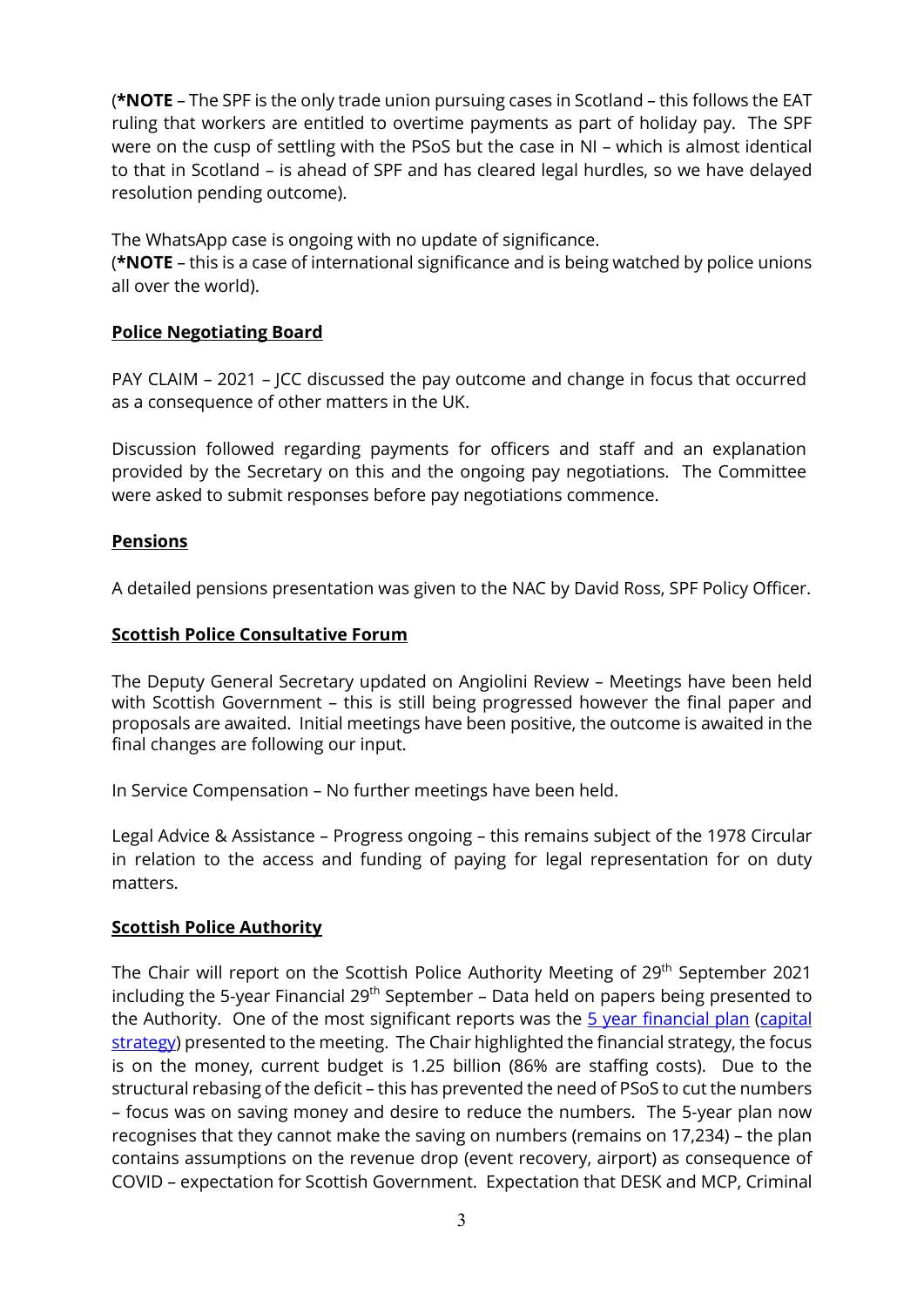Age of Responsibility and Drug Driving – expectation that all changes will be fully funded, real terms uplift to non-staffing costs. This is predicated on a number of factors, what is the likelihood of success – need for Government to fully fund changes. PEOPLE COMMITTEE – Met on 25th October – SPF present as an experiment – desire to influence SPA – there have been 3 meetings of this Committee. PEOPLE Committee discussed the Force Survey – highlight of SPF survey – shows in the minutes. The SPA were particularly unimpressed by the Force Survey (a single dimension of job satisfaction – what does this mean – the meaningfulness of the job). Durham Survey was around benchmarking – what was the benchmark – Force said there was a benchmark and did not wish to provide this.

#### **Scottish Police Budget & Finance**

UK Budget – 1.5 billion of Barnet Consequentials as consequence of budget changes – plateaus in future years. This is a cash windfall for Scottish Government however, little has been applied to Justice. Budgets allocated to Justice are minimal, SG budget is scheduled for end of November – PSoS and SPA budget presented – there are minimal asks from the Service and there is little room to maneuver by SPF and others. Justice is pretty far down the budget considerations. Potential need for further political engagement around budget considerations.

#### **Scottish Parliament & Political Engagement**

Challenge at the pre-budget stage is the lack of clarity on the budget position; CS and DH have met the Chair of the panel (former police officer) – she was keen to get an understanding of the equality issues that have been identified within PSoS.

There are some ancillary issues in relation to driver training (S19 exemption letter from Keith Brown to DFT); this was extended due to COVID-19 – requirement for regular and refresher training. Trustee's progressing the issue surrounding the Cabinet Secretary Letter.

Naloxone – Evidence and update provided to Justice Committee; perception around stance – focus is on protection of members rather than view of those that abuse drugs. Discussion followed regarding the use of Naloxone, in that although the trial in D Division had concluded, it continued to be carried

Budget Submission – this should be available in the pre-parliament scrutiny process.

#### **Joint Negotiating Consultative Committee**

A review of the role of the JNCC is ongoing and would be reported on in due course.

Vaccination and testing across the public service was discussed. Issues were raised regarding the possible impact on staff when individuals exercise their right not to have the vaccine and how this is managed by supervisors. Concerns regarding the recording of members vaccination status on Scope was also raised.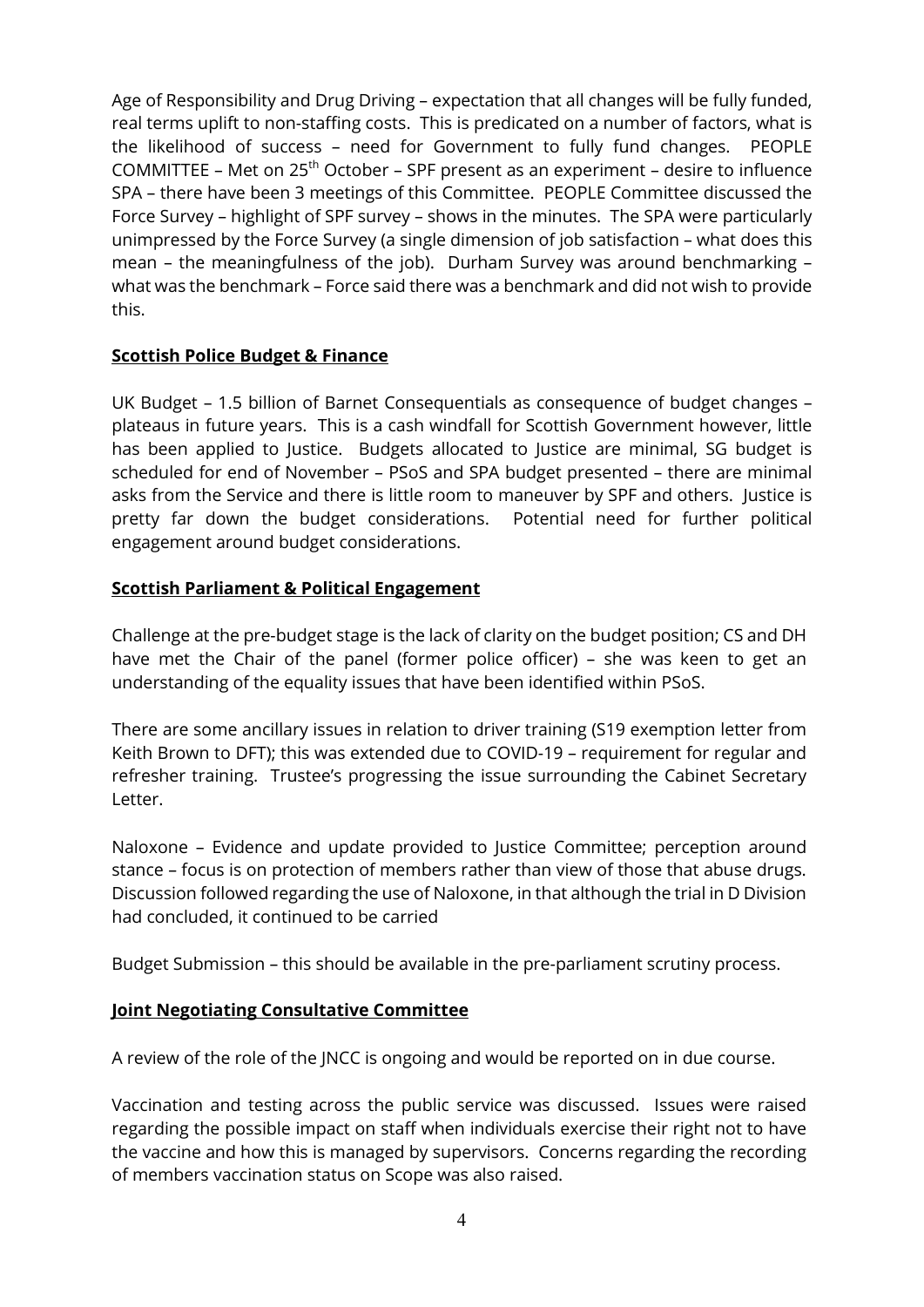Workload and Burnout – A discussion was held regarding pressures on local policing. This subject is under continuous review which had resulted in some changes e.g. FRUs being returned to Division. The Committee felt that additional officers could be released from non-front-facing roles to alleviate staffing difficulties, and that the focus should return to Policing rather than inter-agency working or departmental administrative functions. This would negate the need for cross-division relocation for temporary assistance.

#### **Police Related Charities**

Chair update provided on PTC/St George's – change to widen membership and change of name from St George's – Police Children's Trust.

POLICE CARE – Update provided on Scottish Police Memorial Trust and the challenges in respect of the memorial (issues around slabs and water damage – likely to be increased cost).

NPMD – Service held in Lincoln, represented by DH, widow of Wiggins, DCC Taylor. 2022 – Belfast; 2023 – Scotland – Dundee.

#### **7.2 Subject Committees**

#### • **Conduct**

David Threadgold provided the following update:-

With Cause Drugs Tests – If members contact the SPF for advice, having been 'required to provide a sample', the Committee were requested to ensure the advice provided is that they do not have to. This is not covered by Regulation and an operational order cannot be given.

This issue had arisen following an officer misquoting the SPF by advising that 'he wasn't to give it, so he was doing as he was told'. The Committee were reminded that our role is to ensure that officers know the providing of the sample is voluntary and to be aware of the associated risks if they agree. Responses are noted verbatim and it is easy for members to misinterpret advice.

The Chair reported 8 ongoing conduct cases and 24 ongoing criminal cases.

Increased scrutiny and absolute expectation of the conduct excepted.

#### • **Equality and People**

Caroline Macnaughton provided the following Equality update:-

#### **Ill Health Retirement**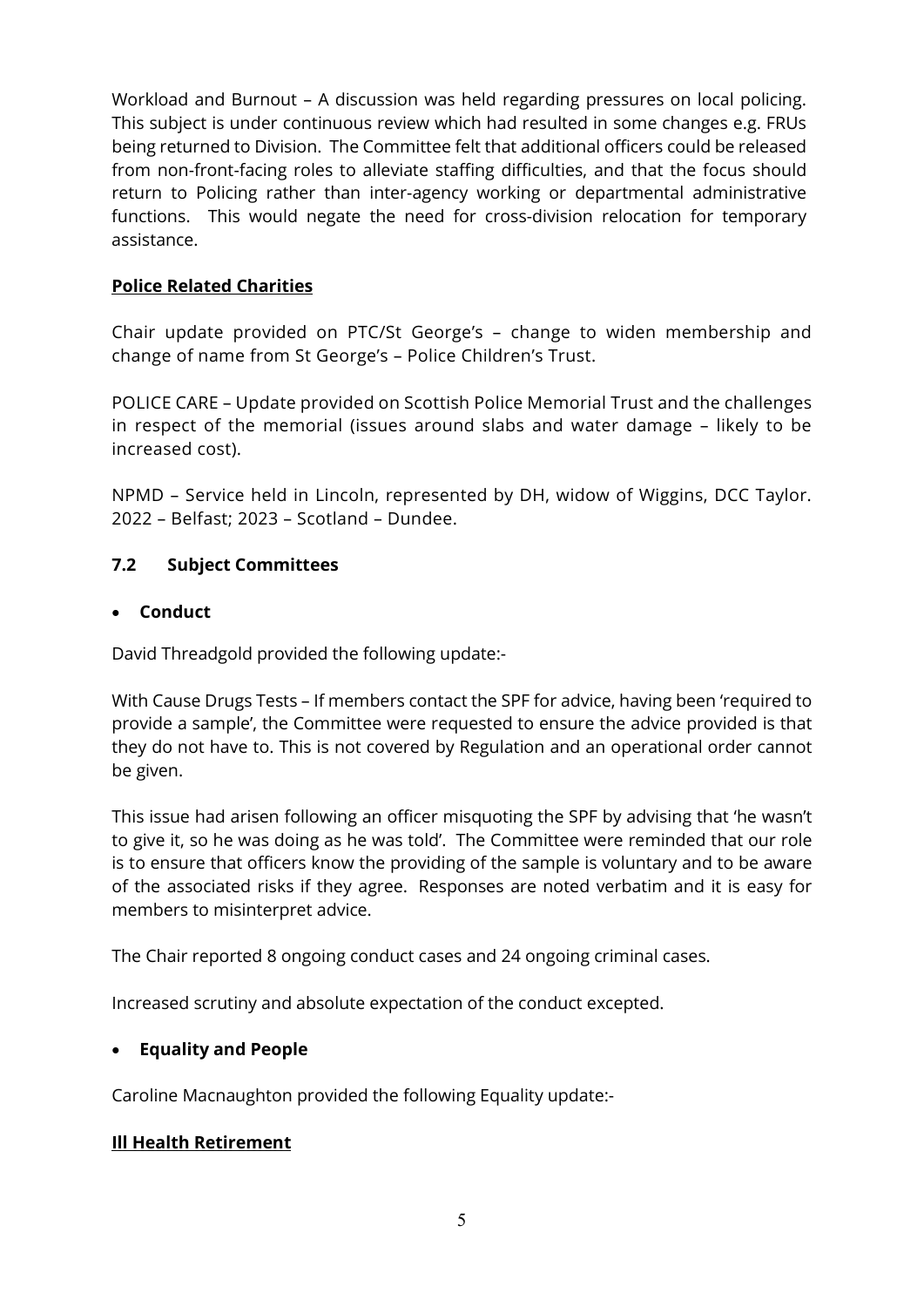The ill-health retirement process remains under review with delays continuing for officers awaiting their appointments with the SMP. There had however, been progress with at least one officer now fully retired and SMP appointments now being arranged.

It was noted that officers who have left the pension scheme, will not receive an enhanced pension if they opt for ill-health retirement. In addition, there is an auto-enrolment process by Police Scotland/SPA for officers that have come out of the pension scheme. This occurs every 3 years, however officers who are absent from work on ill-health but get auto-enrolled, should undergo a medical assessment to confirm they are fit enough for the SPPA to accept them back onto the scheme. This is the responsibility of Optima and had been overlooked in a recent case.

## **Equality and Discrimination**

There are a number of ongoing legal and grievance cases across the North area, for both disability, pregnancy and gender. With the assistance of local reps, some of these cases had been resolved by local mediation and negotiation with managers and supervisors. These cases involved pregnancy risk assessment and home-working, disability and reasonable adjustments, and mental health issues possibly linked to PTSD.

The support provided by SPF official, Andy Malcolm, for officer, Rhona Malone, at a recent Employment Tribunal around allegations of misogyny and oppressive behaviour, was praised by the Judge summing up the case. As a result of the findings of this case, a number of working groups had been established by Police Scotland to deal with Equality, Diversity and Inclusion, which now takes the total to approximately 50 SLWGs across the Force dealing with EDI.

## **Other People Issues**

COVID absences were now recorded as normal sickness absences and included selfisolation and pending PCR test results. Advice for managers is to monitor the impact on Attendance Management and Bradford Scores, ASM requirements etc, to ensure this did not cause potential discrimination.

Flexible Working remained on the agenda and issues that arose from officers involved in COP26 appear to have been resolved.

## • **Health and Safety**

Ross Polworth provided the following Health & Safety update:-

## **COVID19**

Covid guidance remained the same. There had been an increase in officer absence due to the Omicron variant.

## **Health & Safety Board**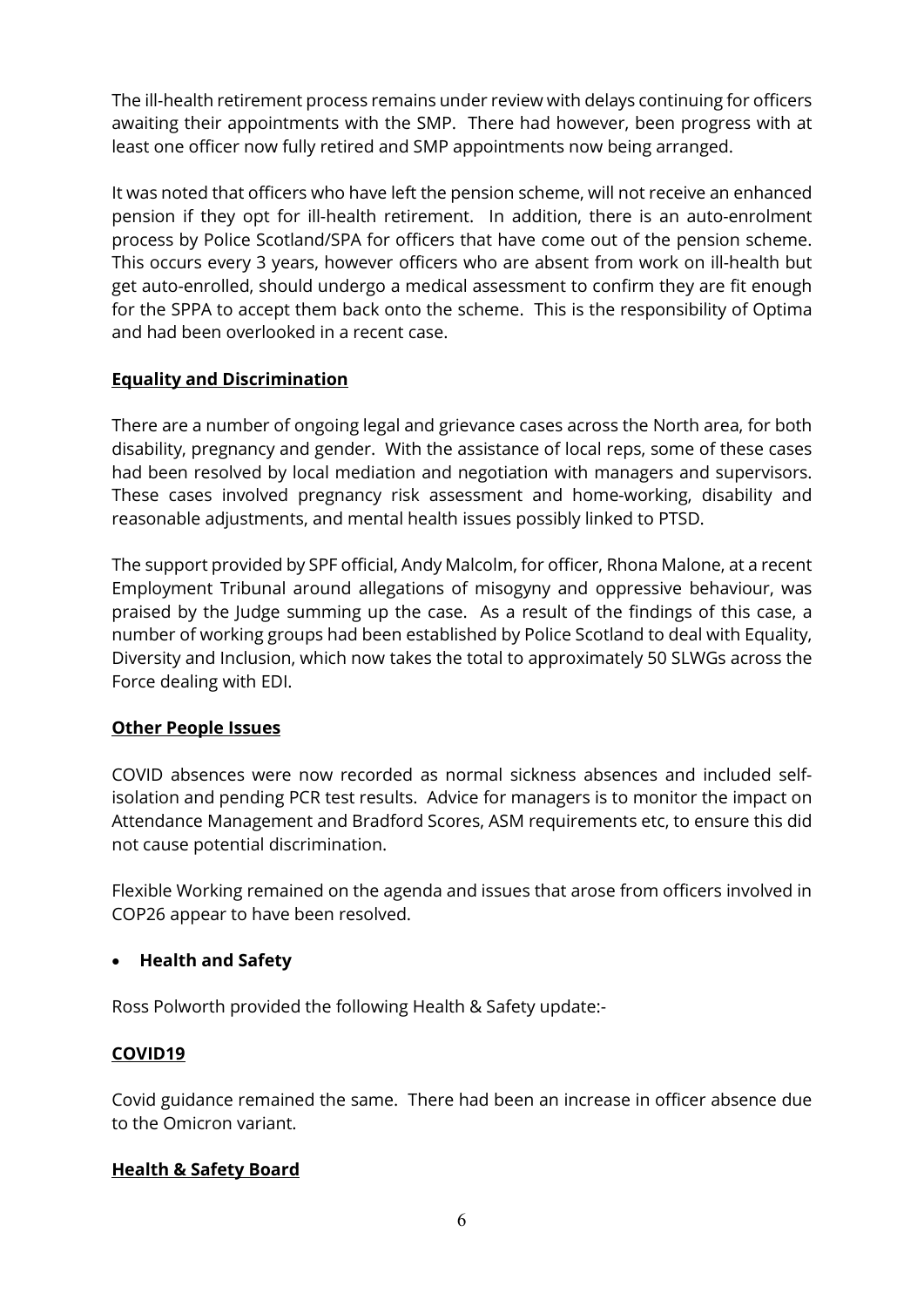**RIDDORs -** Approximately 500 RIDDOR's had been submitted over the last year, with the majority relating to COVID. Non-COVID related incident reports were down compared to previous years.

**Network Rail -** New protocol and guidance was being produced to ensure correct caution or stop on the line is implemented.

**Electric Vehicles –** Practical Driver Training providing being rolled out.

## **Body Armour Working Group**

A survey was being produced for feedback from those issued with the new armour. The next phase would see the issuing of 5,500 sets of body armour, including 800 ballistic sets. Formed armour was being progressed with the manufacturer and a Trial was to commence with custom fitting of three officers with the armour.

## **Footwear**

4,100 pairs of boots had been delivered to the North and East areas. There was a proposal for non-front-line officers not to be supplied; instead sufficient stock would be ordered and stored for replacements and new starts.

## **Clothing & Equipment Working Group**

Armed Policing were looking to introduce flame retardant trousers.

Thermals – Paper supported and to progress purchase of thermal underlayers in next year's budget.

Pedal Cycles – Equipment list compiled and to be presented to the next meeting, with Risk assessment and EQHRIA required prior to completion. Thereafter, procurement would progress with contracts with suppliers.

First Aid – Current kits to be replaced with resus mask, tuff-cut scissors and compression bandage on standard kit list issued to probationers.

Road Signs – No solution to design issues. It is anticipated that the old stock style sign, with improved reflectivity, would require to be purchased in the interim, to maintain sufficient signs within vehicles.

## **Naloxone Steering Group**

There had been 22 uses in D Division recorded to date and 2 in N Division, with no issues with Ambulance response for the majority. Low response to the three staged surveys from the evaluation team, particularly in respect of the final survey. Evaluation results may not be available until February.

## **Casualty Transport SLWG**

A draft Casualty Transportation policy had been circulated and feedback provided highlighting areas of concern over liability and responsibilities of officers. The Scottish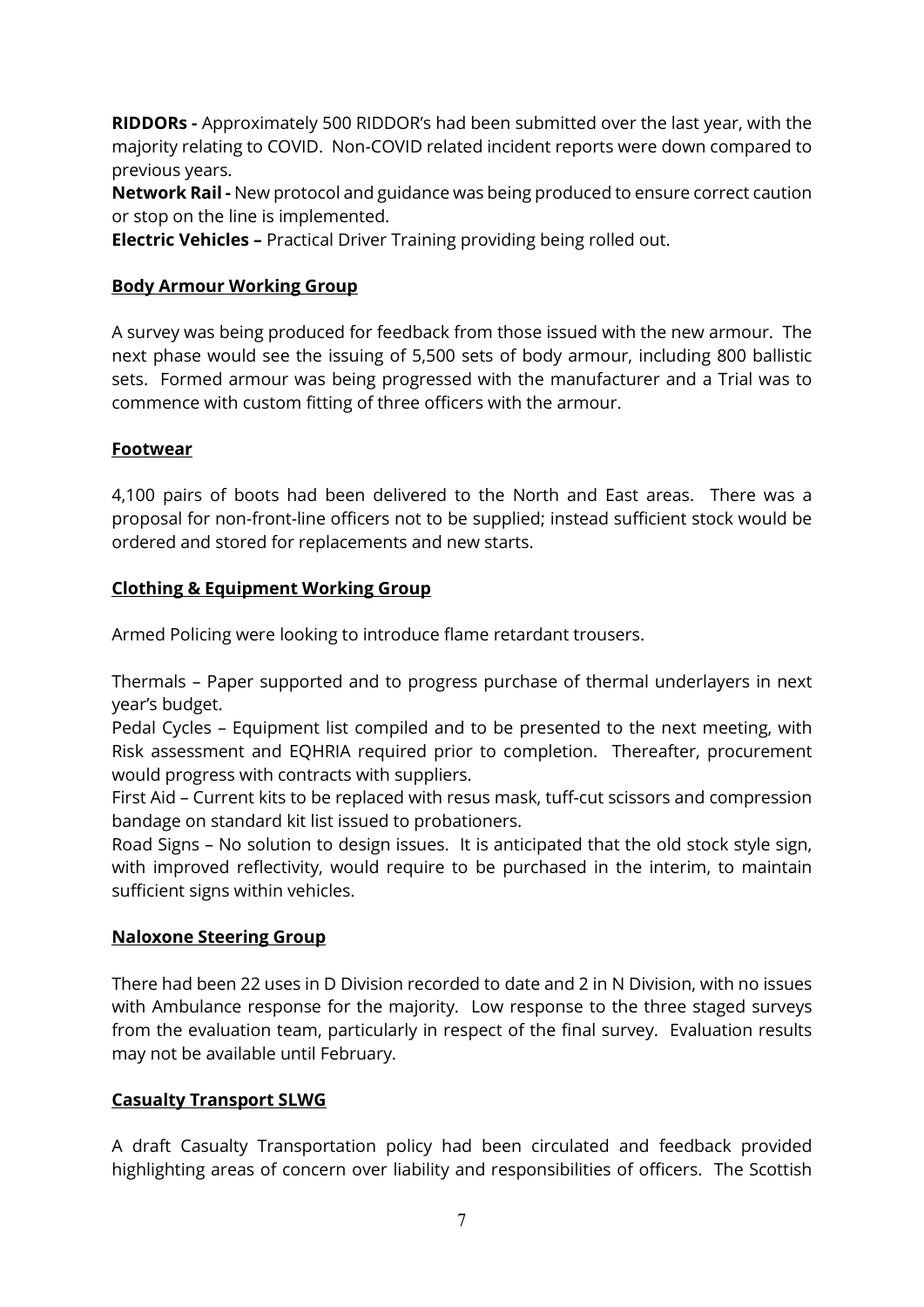Ambulance Service policy is that the only safe mode of transport is an Ambulance. A request had been made to legal services, the outcome of which may mean a policy is impossible to devise.

# **Training**

Driver training is still an area of concern, which includes new recruit training and the implementation of Section 19 RTA (requires drivers to undergo refresher training).

# **A Division**

The reporting process had changed to match D Division position with Crime files not closed until appropriate accident/near miss/use of force forms had been submitted. Taser hubs were to be established in Elgin and Aberdeen, with training for officers scheduled for the beginning of the next financial year. BWV cameras in use for years had contributed to low assault figures compared to other areas. Your Safety Matters work identified custody wait, complacency and inexperience as reasons for assaults on officers.

## **D Division**

Last meeting was held on 16 November 2021. Discussion centered around the high number of officer assaults in D Division compared to other areas. Acknowledgment from all present that this may be as a result of accurate reporting. As per A Division, Your Safety Matters focus on the same areas of concern.

## **N Division**

Your Safety Matters were focusing on the same issues as A and D Divisions. A Meeting had been held with PSD North to feedback concerns regarding probationer inputs at SPC. A Survey was being carried out with officers who had been assaulted, to identify support and recording issues or good practice. Custody impact statements are not confidential and as such would prevent their submission.

# **7.3 Standing Committees**

The Committee were informed that Standing Committees are currently under review by the JCC which itself would increase from 4 to 6 meetings yearly.

# • **Finance Standing Committee**

A summary on the remit of the FSC in general terms and relative update from the FSC in respect of the North area was provided by the Chair.

# • **Legislation & Regulations**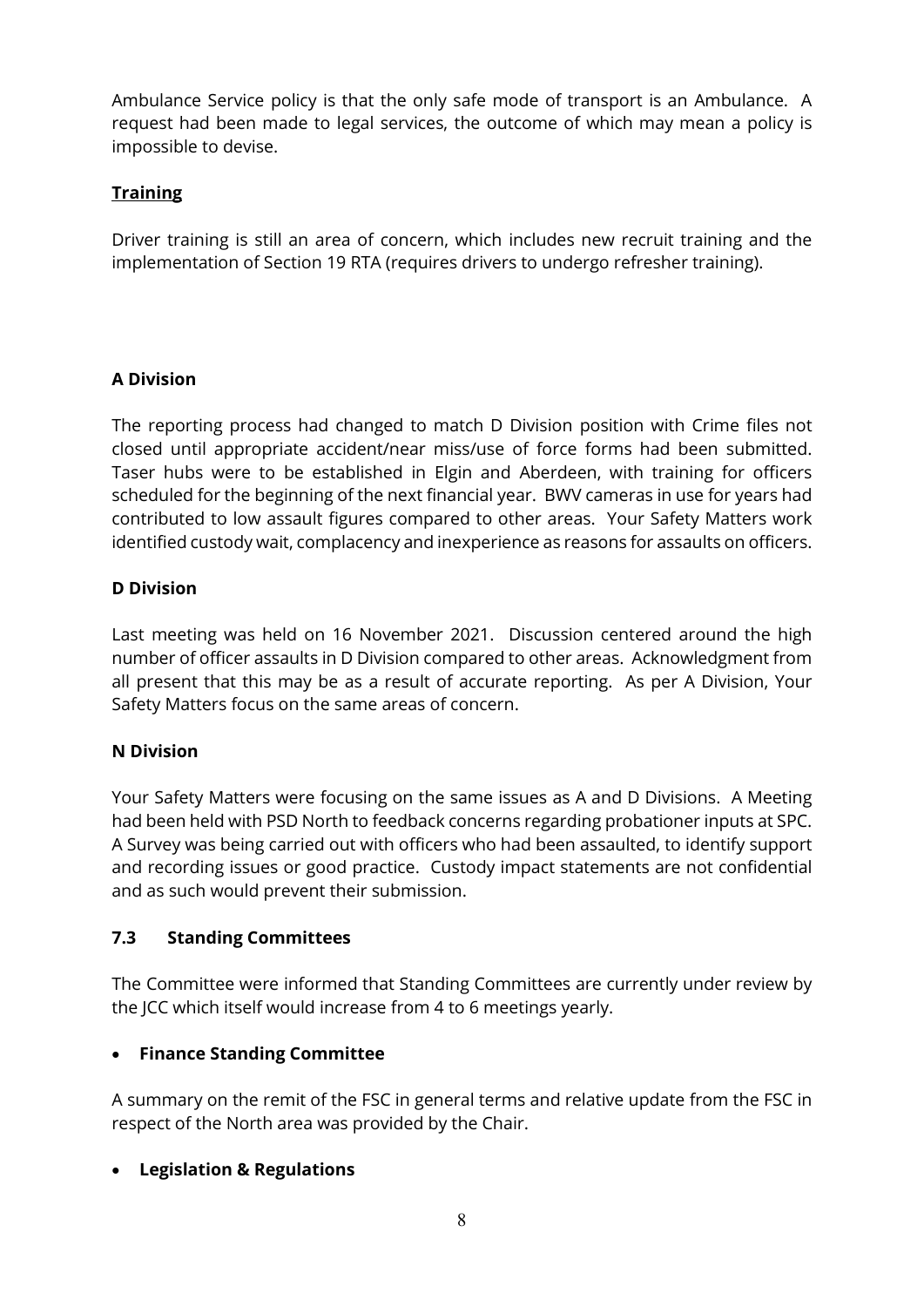There had been no Legislation & Regulations meeting since the last NAC.

## • **Operational Duties**

There had been no Operational Duties meeting since the last NAC.

## **8. Area Meetings Update**

**N Division** – An update on divisional matters was provided by Neil Macdonald, Area Secretary, and Ross Polworth, Vice Chair, which included regular attendance at meetings with the ACC, Divisional Command Team**,** Peoples Board and National Peoples Board, which ensures good working relationships are maintained.

**A Division** – David Threadgold, Chair, reported that the FTOBs meet with Chief Superintendent Macdonald when required. This work is now being reinstated post Op Urram. At the time of writing, we await confirmation of diary availability in early 2022.

**D Division –** Caroline Macnaughton, Deputy Secretary, provided an update on D Division matters, some of which included the following: -

A meeting was held at the SPF offices for all D Division reps and the new Divisional Commander, Phil Davison. A number of topics were covered, including Football and Event Resourcing; resourcing in rural areas; taser deployment and distribution. The Commander is keen for these meetings to be held quarterly to allow regular engagement between the SLT and the SPF. These will be diaried for the next year.

Further meetings are held regularly between Deputy Secretary and the Senior Leadership Team to raise specific issues around individual cases or matters as they arise.

During COP26, SPF were present at the daily divisional morning meeting to ensure coordination and information sharing between divisional officers based in Glasgow and those who remained at BAU. There continues to be liaison in relation to residual claims and ongoing matters.

## **9. New Business**

No new business was brought to the Committee's attention.

# **10. AOCB / Correspondence**

The Secretary briefed the Committee on AOCB and correspondence received.

• Award Ceremony – The Secretary provided an update on the SPF awards which took place on Thursday 25<sup>th</sup> November. Feedback was requested from the